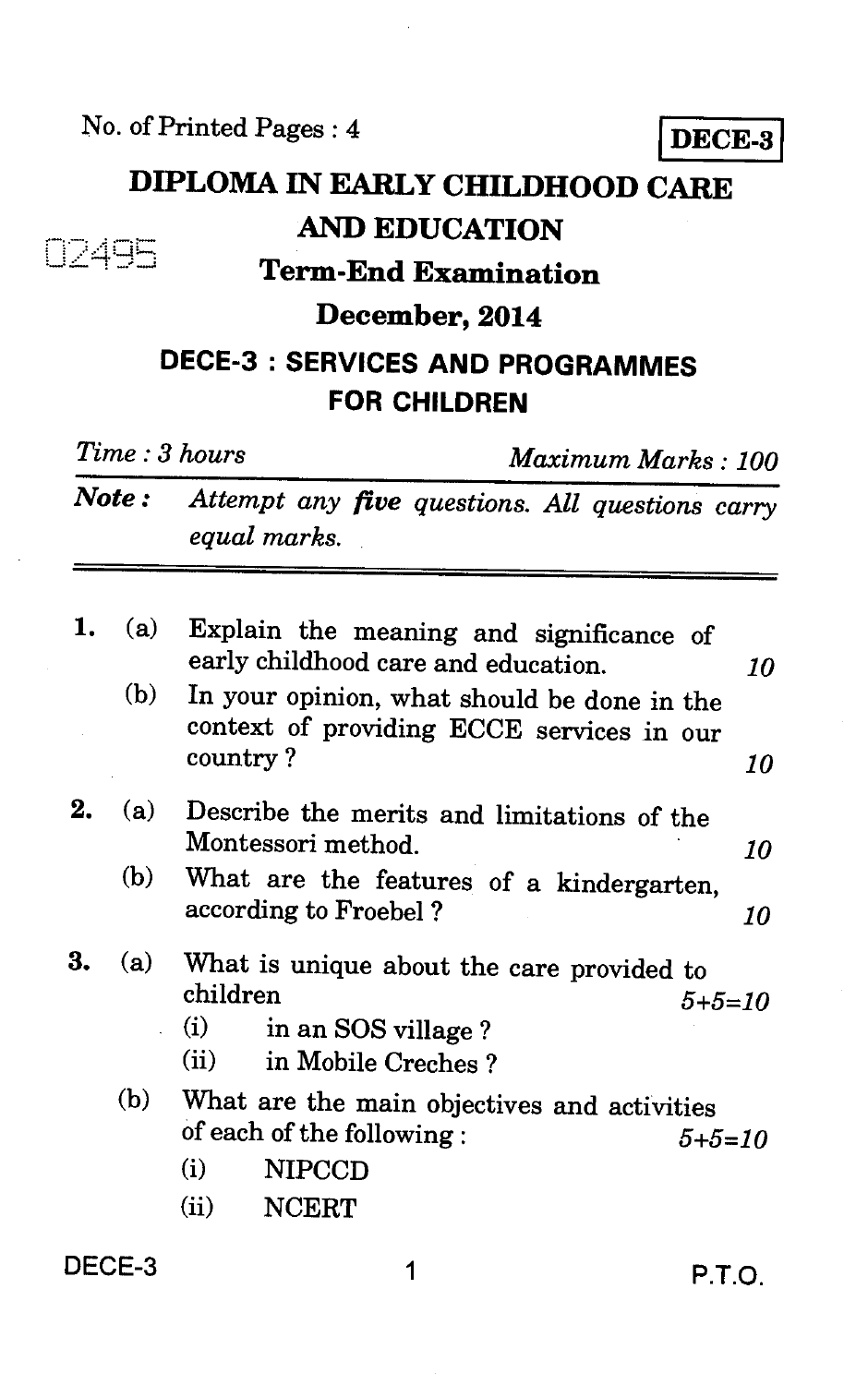- **4.** State whether you agree or disagree with each of the following statements. Give reasons for your answer. *4x5=20* 
	- (a) An impairment always leads to a disability.
	- (b) Each one of us is handicapped in some way or the other.
	- (c) A person whose 'body' is not normal also has a mind that is not 'normal'.
	- (d) A disabled child/adult can be helped to improve his/her level of functioning.
- **5.** (a) List ten signs that indicate that the child may be experiencing difficulty in seeing. *10* 
	- **(b)** What are the factors that will influence the cognitive development of a child with visual impairment ? How can the cognitive development of a visually impaired child be fostered ? *10*
- **6.** (a) What are the main factors, pertaining to the communicator, which can communication ?
	- (b) What are the methods that you can use to impart messages through the child-to-child strategy of communication ? *10*

*10* 

- **7.** (a) Explain the features and advantages of planning. *10* 
	- (b) Why do you think it is important for a supervisor to be *10* 
		- (i) willing to take responsibility ?
		- (ii) a good role model ?

Explain with the help of examples.

DECE-3 2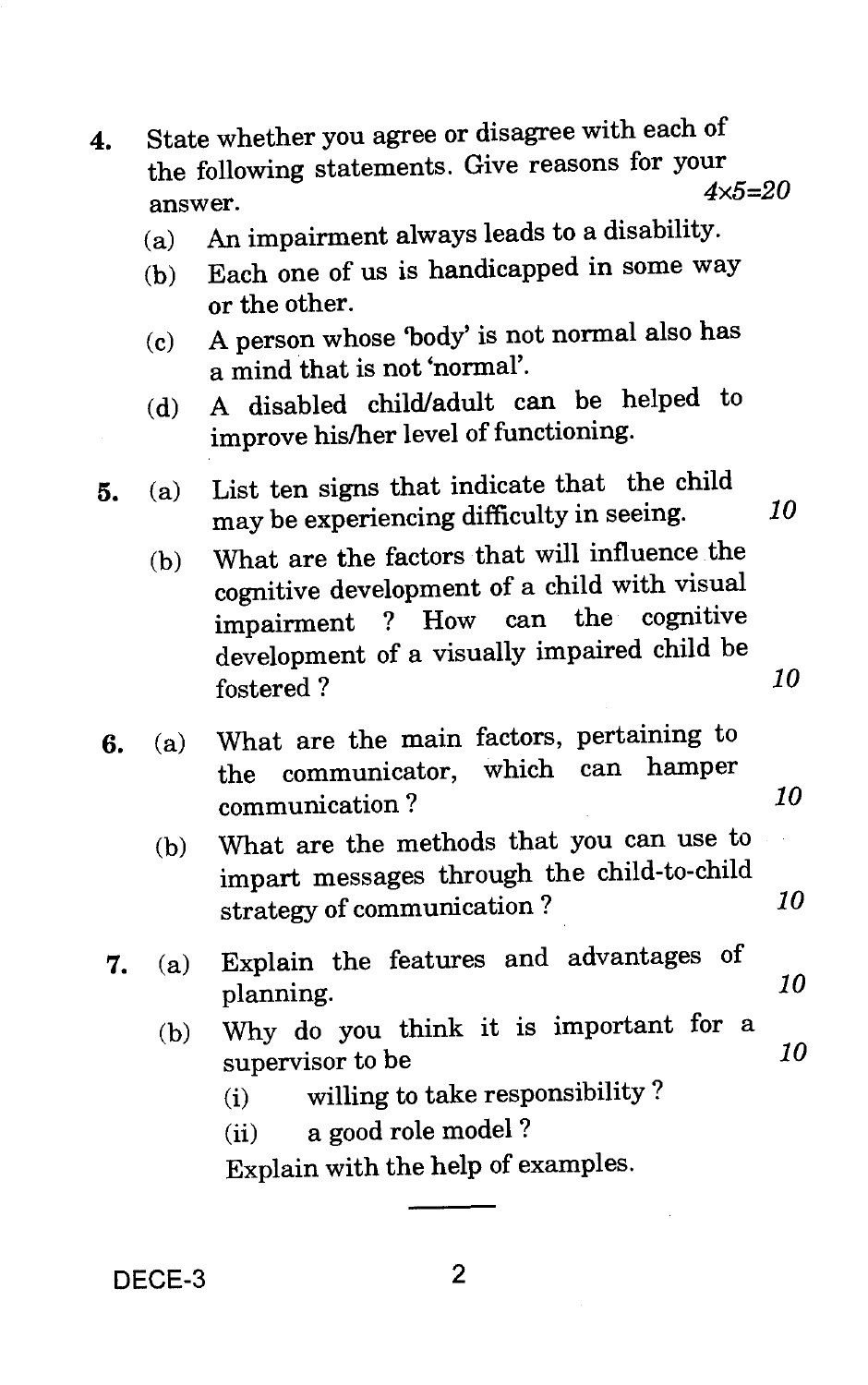डी.ई.सी.ई.-3

प्रारम्भिक बाल्यावस्था देखभाल एवं शिक्षा में डिप्लोमा

सत्रांत परीक्षा

## दिसम्बर, 2014

## डी.ई.सी.ई.-3: बच्चों के लिए सेवाएँ एवं कार्यक्रम

समय : 3 घण्टे

अधिकतम् अंक : 100

नोट : किन्हीं पाँच प्रश्नों के उत्तर दीजिए । सभी प्रश्नों के अंक समान हैं ।

| 1. |     | (क) प्रारम्भिक बाल्यावस्था देखभाल और शिक्षा के अर्थ                                                       |    |
|----|-----|-----------------------------------------------------------------------------------------------------------|----|
|    |     | और महत्त्व की व्याख्या कीजिए ।                                                                            | 10 |
|    |     | (ख) आपकी राय में, हमारे देश में ई.सी.सी.ई. सेवाएँ प्रदान<br>करने के सन्दर्भ में क्या किया जाना चाहिए ?    | 10 |
| 2. |     | (क) मौंटेसरी विधि के गुणों और सीमाओं का वर्णन                                                             |    |
|    |     | कीजिए ।                                                                                                   | 10 |
|    |     | (ख) फ्रोबेल के अनुसार, किंडरगार्टन की क्या विशेषताएँ हैं ?                                                | 10 |
| 3. |     | (क) निम्नलिखित में बच्चों को प्रदान की जाने वाली<br>देखभाल के विषय में क्या अद्वितीय है :<br>$5 + 5 = 10$ |    |
|    |     | एस.ओ.एस. ग्राम में<br>(i)                                                                                 |    |
|    |     | (ii) मोबाइल क्रेश में                                                                                     |    |
|    | (ख) | निम्नलिखित प्रत्येक के मुख्य उद्देश्य और गतिविधियाँ                                                       |    |
|    |     | क्या हैं :<br>5+5=10                                                                                      |    |
|    |     | एन.आई.पी.सी.सी.डी. (निपसेड)<br>(i)                                                                        |    |
|    |     | एन.सी.ई.आर.टी.<br>(ii)                                                                                    |    |
|    |     |                                                                                                           |    |

DECE-3